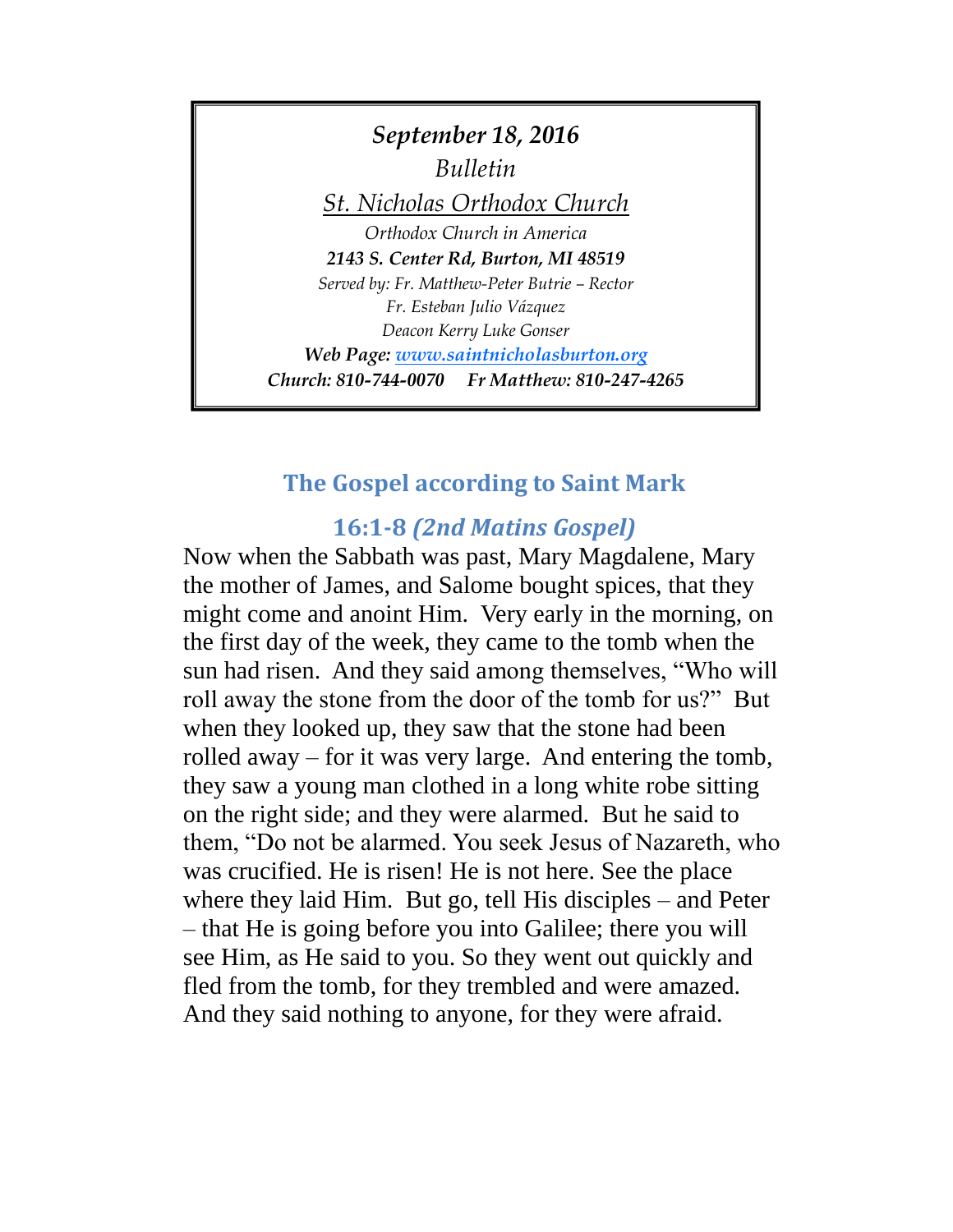**SUNDAY, SEPTEMBER 18, 2016 13th SUNDAY AFTER PENTECOST — Tone 4. Afterfeast of the Elevation of the Cross. Sunday after Elevation. St. Eumenes, Bishop of Gortyna (6th c.). Martyr Ariadne of Phrygia (2nd c.). Martyrs Sophia and Irene of Egypt (3rd c.). Martyr Castor of Alexandria (3rd c.). Greatmartyr Prince Bidzini and Martyrs Princes Elizabar and Shalvi, of Georgia (1660).** 

### **FIRST ANTIPHON**

God, my God, attend to me! // Why hast Thou forsaken me? **Through the prayers of the Theotokos, O Savior, save us!**

Why art Thou so far from helping me,  $\frac{1}{10}$  from the words of my groaning? **Through the prayers of the Theotokos, O Savior, save us!**

O my God, I cry by day, but Thou dost not answer; // and by night, but find no rest. **Through the prayers of the Theotokos, O Savior, save us!**

Thou dwellest in the sanctuary, // the praise of Israel. **Through the prayers of the Theotokos, O Savior, save us!**

Glory to the Father and to the Son and to the Holy Spirit, now and ever and unto ages of ages. Amen. **Through the prayers of the Theotokos, O Savior, save us!**

#### **SECOND ANTIPHON**

O God, why dost Thou cast us off forever? **O Son of God, who arose from the dead, save us who sing to Thee! Alleluia!**

Remember Thy congregation, // which Thou hast gotten of old. **O Son of God, who arose from the dead, save us who sing to Thee! Alleluia!**

Remember Mount Zion, // where Thou hast dwelt. **O Son of God, who arose from the dead, save us who sing to Thee! Alleluia!**

God is our King before the ages; // He has worked salvation in the midst of the earth. **O Son of God, who arose from the dead, save us who sing to Thee! Alleluia!**

Glory to the Father and to the Son and to the Holy Spirit, now and ever and unto ages of ages. Amen. Only-begotten Son and immortal Word of God, Who for our salvation didst will to be incarnate of the holy Theotokos and ever-virgin Mary, Who without change became man and wast crucified, Who art one of the Holy Trinity, glorified with the Father and the Holy Spirit: O Christ our God, trampling down death by death, save us!

#### **THIRD ANTIPHON**

#### **The Lord reigns; let the peoples tremble!**

**(Tone 1)** O Lord, save Thy people and bless Thine inheritance! Grant victories to the Orthodox Christians over their adversaries and by virtue of Thy Cross preserve Thy habitation!

**The Lord reigns; let the peoples tremble! He sits enthroned upon the Cherubim; let the earth quake! (Tone 1)** O Lord, save Thy people and bless Thine inheritance! Grant victories to the Orthodox Christians over their adversaries and by virtue of Thy Cross preserve Thy habitation!

#### **The Lord is great in Zion; He is exalted over all peoples!**

**(Tone 1)** O Lord, save Thy people and bless Thine inheritance! Grant victories to the Orthodox Christians over their adversaries and by virtue of Thy Cross preserve Thy habitation!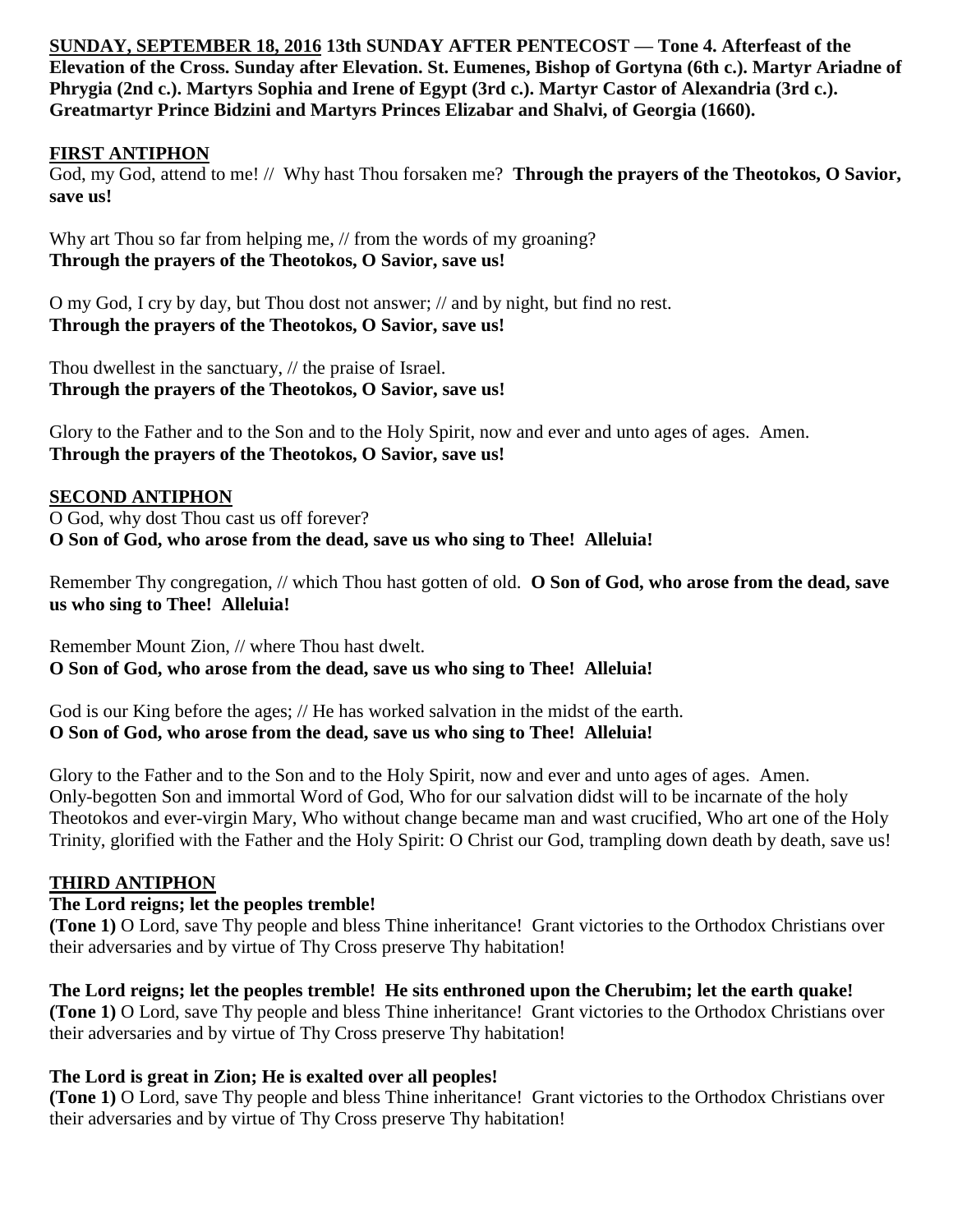# **Bow down in worship to the Lord in His holy court.**

**(Tone 1)** O Lord, save Thy people and bless Thine inheritance! Grant victories to the Orthodox Christians over their adversaries and by virtue of Thy Cross preserve Thy habitation!

# **TROPARIA**

**(Tone 4)** When the women Disciples of the Lord learned from the Angel the joyous message of the Resurrection, they cast away the ancestral curse and elatedly told the Apostles: "Death is overthrown! Christ God is risen, // granting the world great mercy!"

**(Tone 1)** O Lord, save Thy people and bless Thine inheritance! Grant victories to the Orthodox Christians over their adversaries and by virtue of Thy Cross preserve Thy habitation!

**(Tone 4)** In truth you were revealed to your flock as a rule of faith, a model of meekness, and teacher of abstinence, so you won the heights by humility, and riches by poverty, O Holy Father Nicholas, intercede with Christ God to save our souls.

# **KONTAKION**

**(Tone 4)** As Thou wast voluntarily crucified for our sake, grant mercy to those who are called by Thy name; make all Orthodox Christians glad by Thy power, granting them victories over their adversaries, by bestowing on them the invincible trophy, Thy weapon of peace.

# **INSTEAD OF "HOLY GOD…"**

Before Thy Cross, we bow down in worship, O Master, and Thy holy Resurrection, we glorify!

### *The Prokeimenon in the Seventh Tone:* **Extol the Lord our God; / worship at His footstool for it is holy!** *v.* **The Lord reigns; let the people tremble!**

# **THE READING FROM THE EPISTLE OF THE HOLY APOSTLE PAUL TO THE GALATIANS (2:16-**

**20)** *Brethren:* We ourselves who know that a man is not justified by works of the law but through faith in Jesus Christ, even we have believed in Christ Jesus, in order to be justified by faith in Christ, and not by works of the law, because by works of the law shall no one be justified. But if, in our endeavor to be justified in Christ, we ourselves were found to be sinners, is Christ then an agent of sin? Certainly not! But if I build up again those things which I tore down, then I prove myself a transgressor. For I through the law died to the law, that I might live to God. I have been crucified with Christ; it is no longer I who live, but Christ who lives in me; and the life I now live in the flesh I live by faith in the Son of God, who loved me and gave himself for me.

### *Alleluia, Tone 1*

*v:* **Remember Thy congregation which Thou hast purchased of old.**

*v:* **God is our King before the ages; He hath wrought salvation in the midst of the earth.**

**THE GOSPEL ACCORDING TO ST MARK (8:34-9:1)** And Jesus called to Him the multitude with His disciples, and said to them, "If any man would come after Me, let him deny himself and take up his cross and follow Me. For whoever would save his life will lose it; and whoever loses his life for My sake and the gospel's will save it. For what does it profit a man to gain the whole world and forfeit his life? For what can a man give in return for his life? For whoever is ashamed of Me and My words in this adulterous and sinful generation, of him the Son of Man also will be ashamed when He comes in the glory of His Father with the holy angels." And He said to them, "Assuredly, I say to you that there are some standing here who will not taste death till they see the kingdom of God present with power."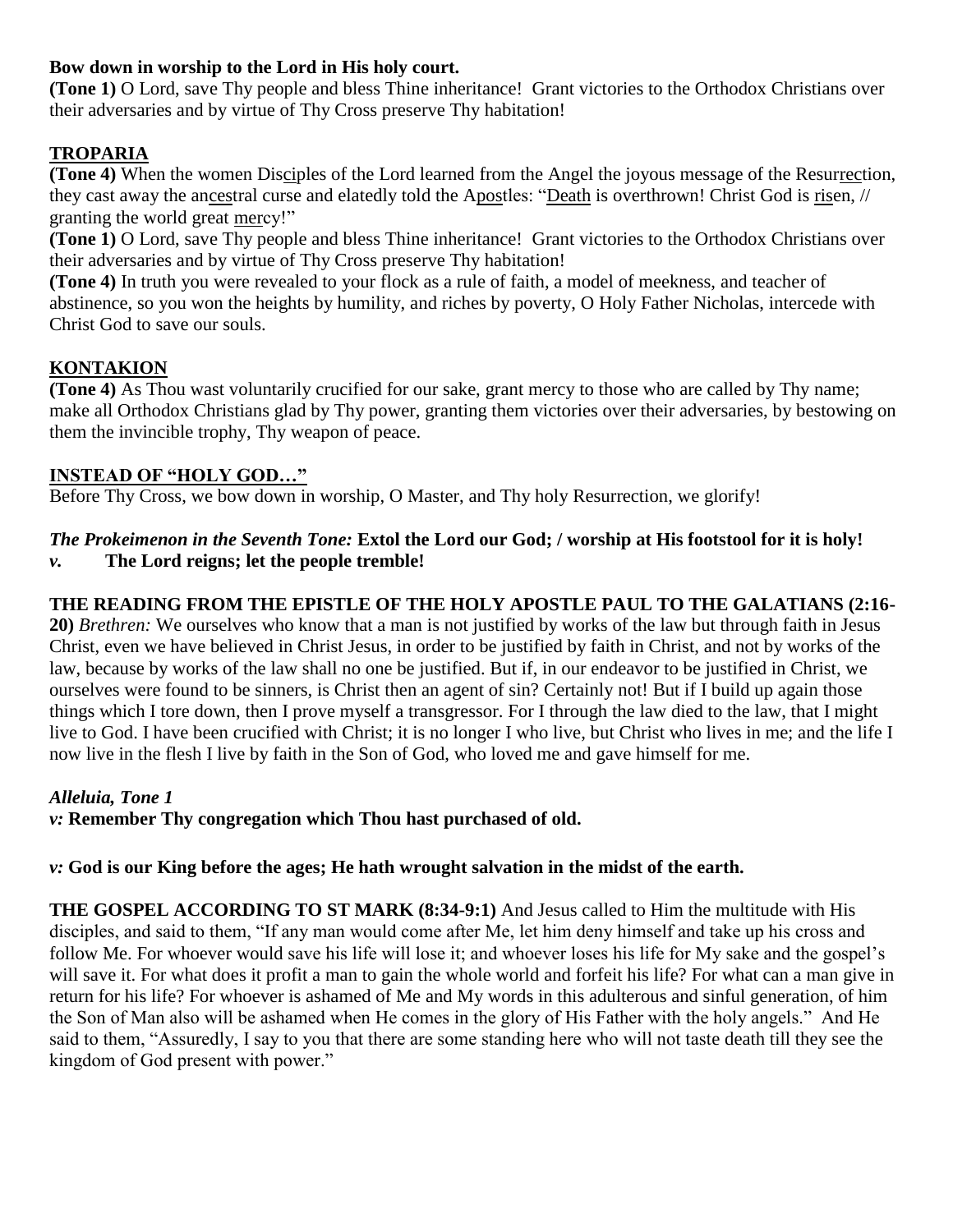# **COMMUNION HYMN**

Praise the Lord from the heavens! Praise Him in the highest! Alleluia, Alleluia, Alleluia!

# **INSTEAD OF "WE HAVE SEEN THE TRUE LIGHT…"**

**(Tone 1)** O Lord, save Thy people and bless Thine inheritance! Grant victories to the Orthodox Christians over their adversaries and by virtue of Thy Cross preserve Thy habitation!

# **THE ELEVATION OF THE HOLY CROSS (SEPTEMBER 14)**

The Elevation of the Holy Cross is one of the [Great Feasts](https://orthodoxwiki.org/Great_Feasts) of the [Orthodox Church,](https://orthodoxwiki.org/Orthodox_Church) celebrated on [September 14.](https://orthodoxwiki.org/September_14) This feast is also referred to as the Exaltation of the Cross. This is also a popular name day for Stavroula/Stavros (from "stavros" meaning cross).

This feast commemorates The finding of the [Cross](https://orthodoxwiki.org/Cross) by the Empress [Helen](https://orthodoxwiki.org/Helen) (the mother of St. Constantine the [Great\)](https://orthodoxwiki.org/Constantine_the_Great) on [Golgotha](https://orthodoxwiki.org/Golgotha) in 326 AD, the place where [Christ](https://orthodoxwiki.org/Jesus_Christ) was crucified.

On the spot where the Cross was discovered, St. Helen had found a hitherto unknown flower of rare beauty and fragrance, which has been named "Vasiliko," or [Basil,](http://en.wikipedia.org/wiki/List_of_basil_cultivars) meaning the flower of royalty. Note that the word "Vasiliko" means "of the King," since the word "Basileus" in Greek means "King"; so, the plant Vasiliko, Basil, is tied to the Precious Cross of the King of Glory, our Lord Jesus Christ.

Underneath the Basil, the Cross of Christ was found, but with it were the other two crosses, those used to crucify the two thieves on either side of Christ. The sign with the inscription, "Jesus of Nazareth, the King of the Jews", also lay among the three crosses. In order to determine which one was the true cross, a sick woman was told to kiss each of the three crosses. The woman kissed the first cross with no result. She kissed the second cross and again nothing happened. However, when the ailing woman kissed the True Cross, she was immediately made well. It so happened that a funeral procession was passing that way, and so the body of the dead man was placed on each of the crosses, and when it was placed on the True Cross, the dead man came to life — thus the name the "Life-Giving" Cross, which gives life not only to that man, but to each person who believes in the sacrifice of Christ on the Cross and His all-glorious three day Resurrection.

When the true Cross was identified, it was lifted on high for all the people to see, who then continually sang Kyrie eleison, a practice which is still enacted at current celebrations of this [feast.](https://orthodoxwiki.org/Feast)

September 18, 2016

လန္တြိုေလ့ရွိပ္ေလ့ရွိပ္ေပါ့ရွိပ္ေလ့ရွိပ္ေလ့ရွိပ္ေလ့ရွိပ္ေလ့ရွိပ္ေလွ်ာ့ ေရွာ္ေလ့ရွိပ္ေလ့ရွိပ္ေလွ်ာ့ေ

### **CANDLE INTENTIONS FOR THE HEALTH AND BLESSINGS OF**

| Fr. Andrew, Fr. Joe, Fr. Moses, Deacon Anthony, Aaron, Jo Ann, Nicolai, Gloria, |  |
|---------------------------------------------------------------------------------|--|
| Laurie, Walt & Zina, Dorothy, Jeanette, Reggie, Ruth & Calvin, Anna, Stojan &   |  |
| Mira, Bosa, Joseph, Helen, Ted & Marlene, Nicholas & Margaret, Gladys,          |  |
|                                                                                 |  |
| ETERNAL LIGHT AT THE ALTAR                                                      |  |
|                                                                                 |  |

### **CANDLE INTENTIONS FOR THOSE IN BLESSED REPOSE**

| . Adams family         |
|------------------------|
| . Angelo $&$ Christine |
|                        |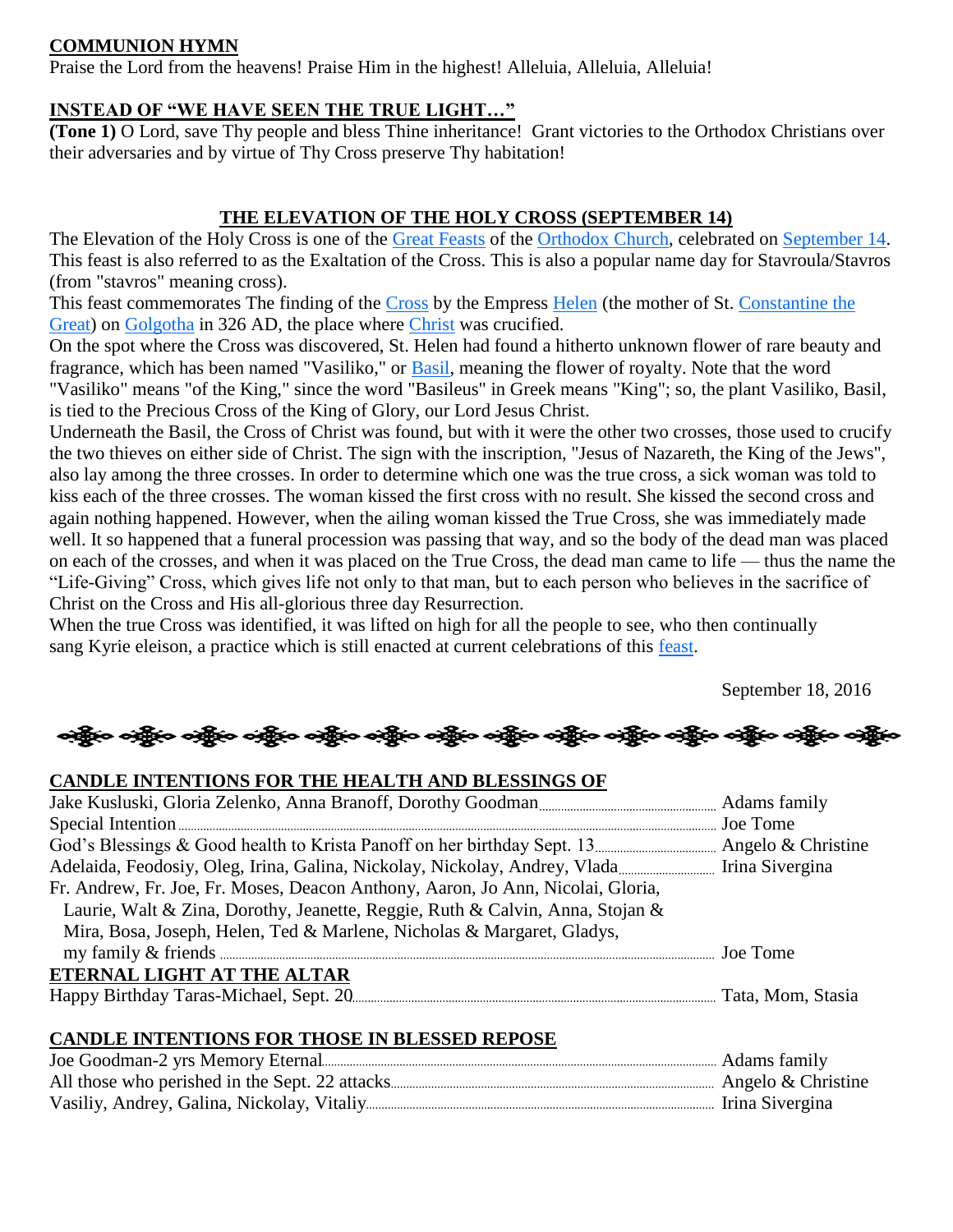ဆို့ပြီးစ ဝတ္ထို**ဝ ဝတ္ထိုဝ ဝတ္ထိုဝ ဝတ္ထိုဝ ဝတ္ထိုဝ ဝတ္ထိုဝ ဝတ္ထိုဝ ဝတ္ထိုဝ ဝတ္ထိုဝ ဝတ္ထိုဝ ဝတ္ထိုဝ ဝတ္ထိုဝ** 

Welcome all of our friends and visitors to St. Nicholas! Please join us for fellowship in our parish hall. Please see the sign-up sheet next to the kitchen window to volunteer.

**ANNIVERSARY BOOK** We are looking for volunteers to assist with the Anniversary Book (contacting people for ads, help format the book, etc.) Please call the office 744-0070 or email [stnicholas1916@att.net](mailto:stnicholas1916@att.net)

## **CHARITY MINISTRIES**

**HOPE IN A BOX** is collecting Bar and Hand Soap for the month of September. Place the items in the Blue Box in the hall. Catholic Charities Community Closet will distribute the items.

**FOOD DRIVE** Place non-perishable food items in the other blue box in the hall.

# **NORTH END SOUP KITCHEN We serve Thursday, October 6 from 9 am to 1 pm.**

**100TH ANNIVERSARY BANQUET** The banquet will be held on Saturday, October 15 at 1pm at the Davison Country Club. The buffet will consist of chicken, salmon and prime rib. Tickets are \$30 per adult, \$15 children 12 to 4 yrs and children 3 and under are free. **Tickets must be purchased by October, 5.** Call the parish office at 744-0070, email [stnicholas1916@att.net](mailto:stnicholas1916@att.net) or see Debbie to purchase your ticket(s) or make your reservations. Tickets will be sold in the parish hall following the Divine Liturgy.

**ORTHODOX BOOK CLUB** has been rescheduled from September 19 to the 26<sup>th</sup> at 6 pm at St. George. Our book for the fall will be "The Meaning of Suffering and Strife and Reconciliation" by Archimandrite Seraphim Aleksiev. Fr. Deacon Michael Bassett will be ordering the books, please let him know if you will be attending.

**MIDDLE EASTERN LUCHEON** and Bake Sale will be held at St. George on Thursday, September 29 from 11 am – 2:30 pm. Flyers are available in the parish hall with more information.

### **FESTIVALS**

**Romanian Festival at St. George Romanian Cathedral, Southfield** today. **Russian Festival at St. Vladimir Church, Dexter** today. Fliers are on tables in the fellowship hall.

*Schedule of services and events for the week of September 18, 2016:*

| Tuesday, September 20                                              | Father doing Communion calls in Bay City and Caro                           |
|--------------------------------------------------------------------|-----------------------------------------------------------------------------|
| Wednesday, September 21<br>$9:00 \text{ am}$<br>$11:00 \text{ am}$ | <b>Leavetaking of the Cross</b><br>Divine Liturgy<br><b>Adult Education</b> |
| Friday, September 23                                               | Fr. in Toledo                                                               |
| Saturday, September 24<br>$10:00 \text{ am}$<br>$5:00 \text{ pm}$  | Divine Liturgy<br>Vespers                                                   |